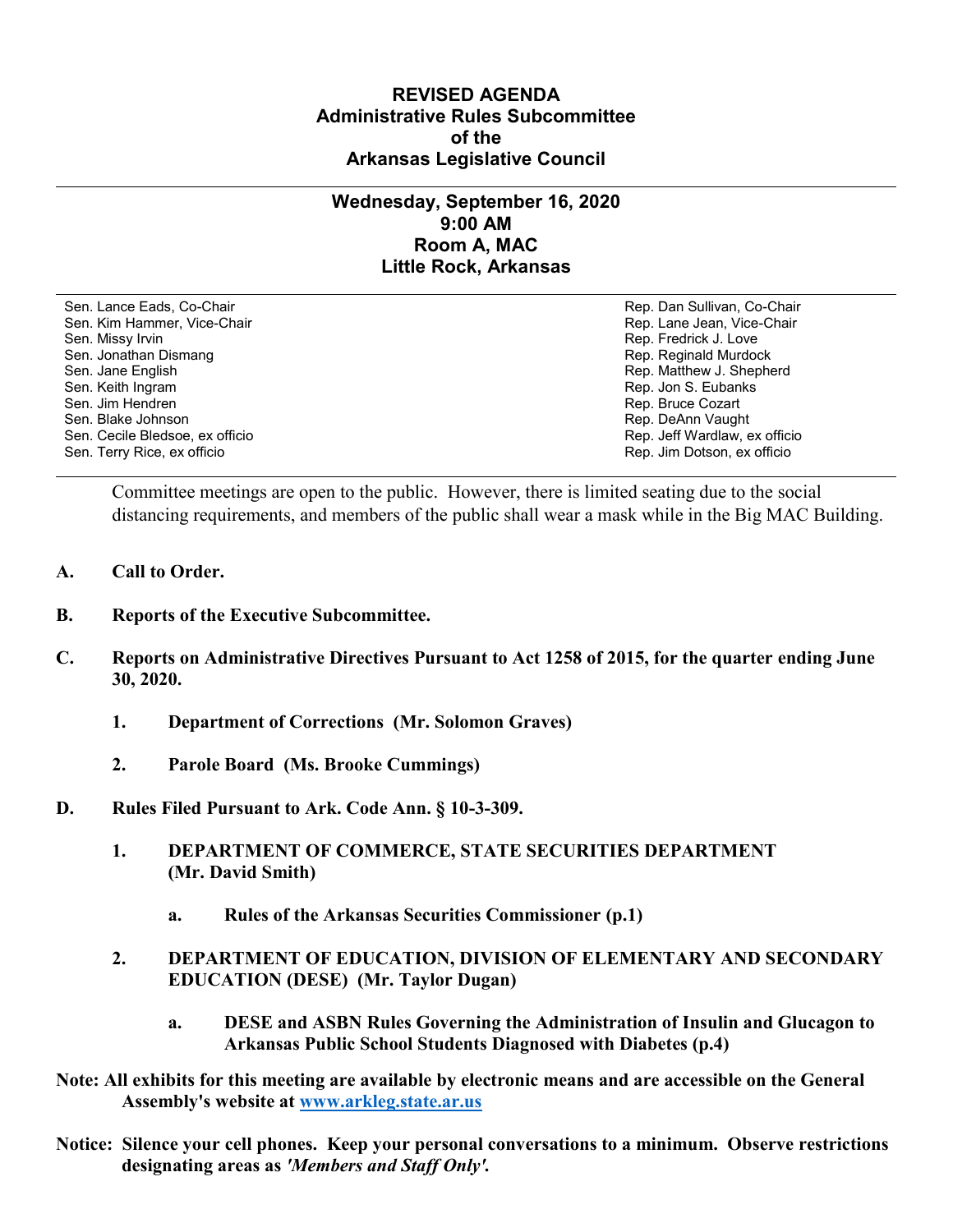- **3. DEPARTMENT OF ENERGY AND ENVIRONMENT, DIVISION OF ENVIRONMENTAL QUALITY (Mr. Micheal Grappe)**
	- **a. APC&EC Rule No. 23 Hazardous Waste Management (p.6)**
- **4. DEPARTMENT OF HEALTH, CENTER FOR LOCAL PUBLIC HEALTH (Ms. Laura Shue, Mr. Terry Paul)**
	- **a. Rules Pertaining to Septic Tank Cleaners (p.8)**
	- **b. Rules Pertaining to Plumbers License Fee, Expiration, Renewal, Journeyman Plumber, Master Plumber and Restricted Plumber Qualifications (p.11)**
	- **c. Rules Pertaining to Water Operating Licensing (p.13)**
- **5. DEPARTMENT OF HEALTH, DIVISION OF HEALTH RELATED BOARDS AND COMMISSIONS, ARKANSAS BOARD OF HEARING INSTRUMENT DISPENSERS (Ms. Stephanie Pratt, Mr. Matt Gilmore)**
	- **a. State Board of Hearing Instrument Dispensers Rules (p.14)**
- **6. DEPARTMENT OF HEALTH, DIVISION OF HEALTH RELATED BOARDS AND COMMISSIONS, STATE MEDICAL BOARD (Mr. Kevin O'Dwyer, Ms. Amy Embry, Dr. Rhys Branman, Mr. Matt Gilmore)**
	- **a. Rule 46 – Minor Aesthetic/Cosmetic Surgical Procedures (p.33)**
- **7. DEPARTMENT OF HUMAN SERVICES, DIVISION OF AGING, ADULT, AND BEHAVIORAL HEALTH SERVICES (Mr. Mark White, Ms. Patricia Gann)**
	- **a. Arkansas Long Term Care Ombudsman Program Policies (p.40)**
- **8. DEPARTMENT OF HUMAN SERVICES, DIVISION OF COUNTY OPERATIONS (Mr. Mark White, Ms. Mary Franklin)**
	- **a. Transitional Employment Assistance Policy Manual 1,000 & 10,000 (p.52)**
- **9. DEPARTMENT OF HUMAN SERVICES, DIVISION OF MEDICAL SERVICES (Mr. Mark White, Ms. Janet Mann)**
	- **a. Episode 1-19; Section I-3-19; and State Plan #20-0002 (p.53)**
- **10. DEPARTMENT OF LABOR AND LICENSING, DIVISION OF OCCUPATIONAL & PROF. LICENSING BOARDS AND COMMISSIONS, APPRAISER LICENSING AND CERTIFICATION BOARD (Ms. Diana Piechocki)**
	- **a. Registered Apprentice Appraiser and Revisions 19-0005 (p.55)**